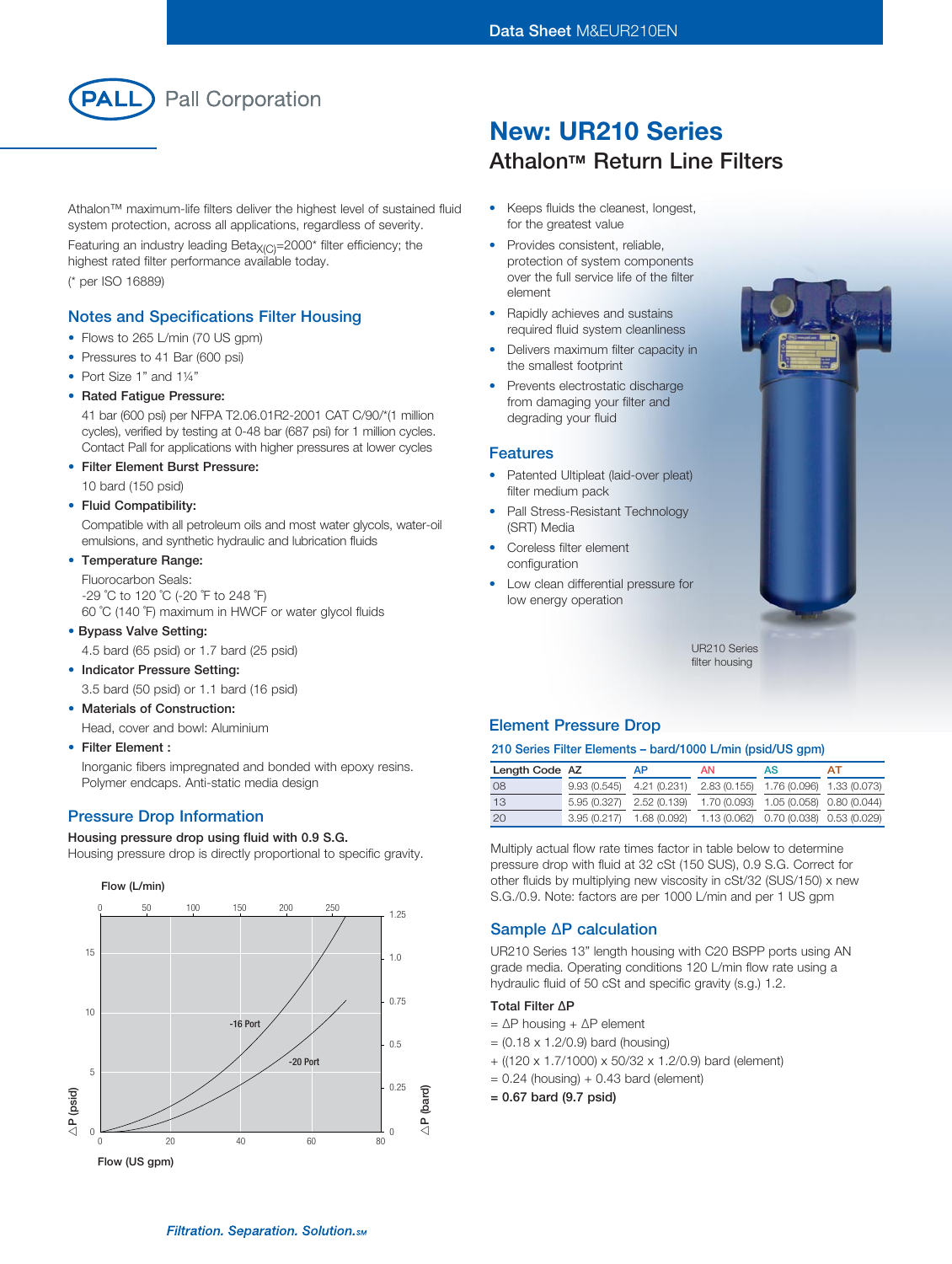## Ordering Information For new installations, select one complete part number from each section below

## Section 1 Housing P/N: UR210



Note: Pall Athalon filter housings are supplied without filter elements or warning devices fitted. Never operate the filter unless a filter element is fitted and all warning device ports are sealed.

Note: Z indicates fluorocarbon seals are standard. Other options are available; contact Pall. Housing P/N designates indicator port fitted with a plastic shipping plug.

#### Table A

| Port & Length Options |  |  |
|-----------------------|--|--|
| Tables 1, 2 and 3     |  |  |
| A1608Z                |  |  |
| A1613Z                |  |  |
| A2008Z                |  |  |
| A2013Z                |  |  |
| A2020Z                |  |  |
| C1608Z                |  |  |
| C1613Z                |  |  |
| C2008Z                |  |  |
| C2013Z                |  |  |
| C2020Z                |  |  |
|                       |  |  |

#### Table 1: Housing Port Options

| Code Port Style           | Max. Operating Pressure |  |
|---------------------------|-------------------------|--|
| SAE J1926 straight thread | 41 bar (600 psi)        |  |
| BSP ISO 228 threads       | 41 bar (600 psi)        |  |

| <b>Table 2: Port Size</b> |                |                               | Table 3: Housing Length and Seal Options |  |  |
|---------------------------|----------------|-------------------------------|------------------------------------------|--|--|
| Code                      | Port Style     | Code Length and Seal Material |                                          |  |  |
| 16                        | 1" nominal     | 087                           | 8" nominal length, fluorocarbon seals    |  |  |
| 20                        | 1 1/4" nominal | 13Z                           | 13" nominal length, fluorocarbon seals   |  |  |
|                           |                | 20Z                           | 20" nominal length, fluorocarbon seals   |  |  |

#### Table 4: Bypass Valve and Service Options

| Code           | <b>Bypass Valve and Service Type</b>          |  |
|----------------|-----------------------------------------------|--|
| $\overline{A}$ | 1.7 bard (25 psid) bypass valve, Head service |  |
| G              | 4.5 bard (65 psid) bypass valve, Head service |  |

## Seal Kit P/N: SR210SKZ

Other seal material options are available; Contact Pall.

## Section 2 Element P/N: UE 210



Note: Z indicates fluorocarbon seals are standard. Table 5 Table 3 Other options are available; contact Pall.

#### Table 5: Filter Element Options

| Code | $\beta_{X(C)} \ge 2000$ based on ISO 16889 | CST Rating* |
|------|--------------------------------------------|-------------|
| A7   | З                                          | 07/04/01    |
| AP   | 5                                          | 11/08/03    |
| AN   |                                            | 13/09/04    |
| AS   | 12                                         | 15/11/06    |
| AT   | 25                                         | 16/14/08    |

CST: Cyclic Stabilization Test to determine filter rating under stress conditions, based on SAE ARP4205

Note: Z indicates fluorocarbon seals are standard. Other options are available; contact Pall.

#### Section 3 (At least one Differential Pressure Indicator or 'B' type blanking plug must be ordered)

# Differential Pressure Indicator P/N:



Note: If no differential pressure indicator is selected, 'B' type blanking plug (P/N HC9000A104Z) must be ordered separately and fitted to replace the plastic shipping plug.

#### Table 6: Indicator Options

| Code  | <b>Brass Option indicator</b>                                                           |
|-------|-----------------------------------------------------------------------------------------|
| A218M | Electrical switch (SPDT) with Hirschmann connector                                      |
| A218R | Electrical switch (SPDT) with Hirschmann connector<br>with Red and Green LED indicators |
| A219D | Visual indicator                                                                        |

Other options are available; contact Pall.

#### Table 7: Indicator Pressue Setting Option

| Code                   | Valve                                                |
|------------------------|------------------------------------------------------|
| 084                    | For 'A' Valve Option - Housings (1.1 bard - 16 psid) |
| 091                    | For 'G' Valve Option - Housings (3.5 bard - 50 psid) |
| $\sim$ $\cdot$ $\cdot$ |                                                      |

Other setting options are available; contact Pall.